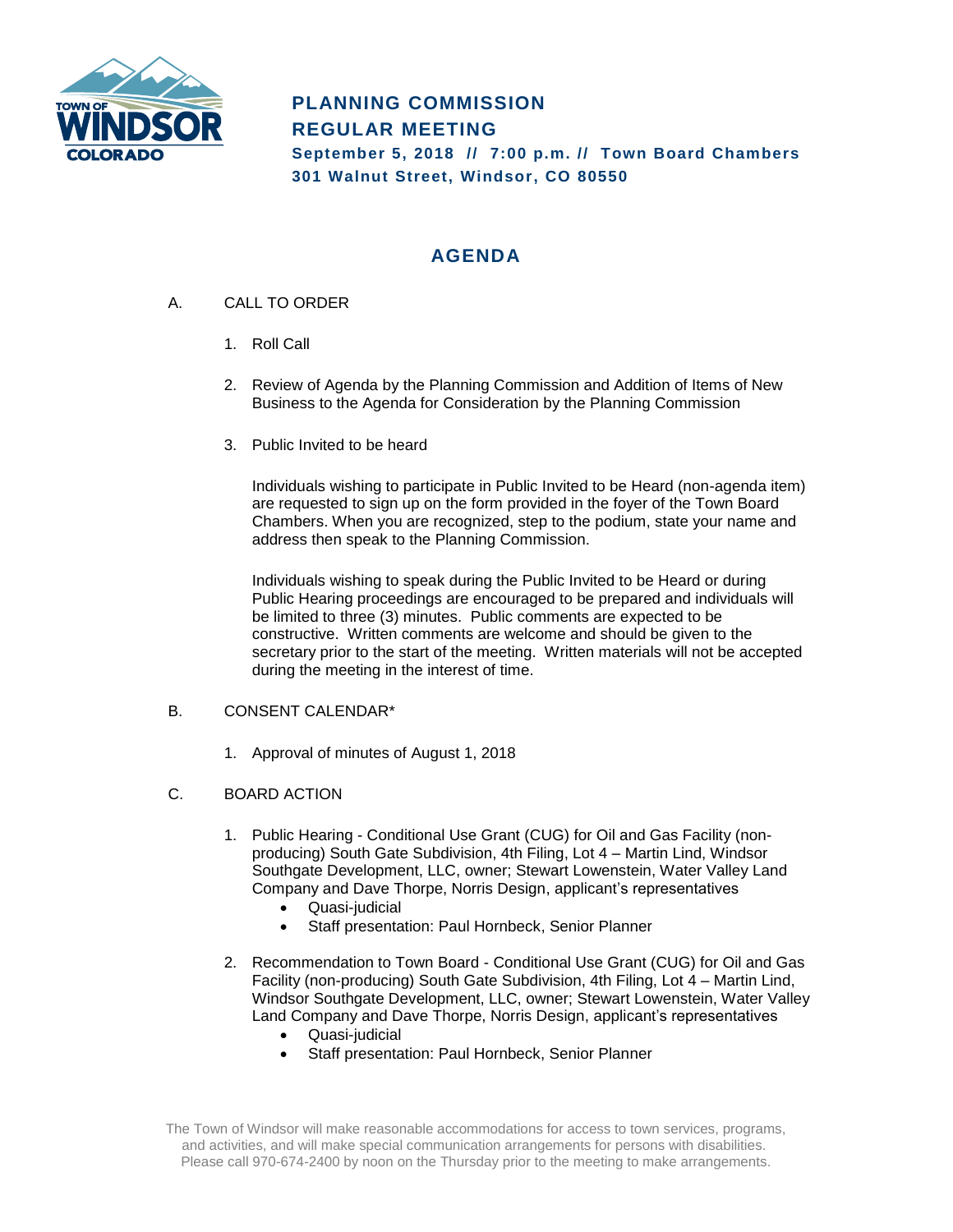- 3. Request for Commercial Corridor Plan Waiver and Reduced Side Offset Ptarmigan Business Park PUD Subdivision, Lot 7 – Zigi's Coffee – Sarah and Steve Stoecker, Zigstack Real Estate, LLC, applicant/ Chad August, MAH Architectural Group, applicant's representative
	- Quasi-judicial
	- Staff presentation: Paul Hornbeck, Senior Planner
- 4. Public Hearing An Amendment to a Planned Unit Development (PUD) for a Sign Criteria Plan, Raindance Subdivision – David Nelson, Raindance Land Company LLC, owner; Martin Lind, Raindance Land Company LLC; owner/owner's representative / Tom Siegel, Water Valley Land Company LLC, applicant's representative
	- Quasi-judicial
	- Staff presentation: Carlin Malone, Chief Planner
- 5. Recommendation to Town Board An Amendment to a Planned Unit Development (PUD) for a Sign Criteria Plan, Raindance Subdivision – David Nelson, Raindance Land Company LLC, owner; Martin Lind, Raindance Land Company LLC; owner/owner's representative / Tom Siegel, Water Valley Land Company LLC, applicant's representative
	- Quasi-judicial
	- Staff presentation: Carlin Malone, Chief Planner
- 6. Recommendation to Town Board An Amendment to a Master Plan for Windshire Park Subdivision – Jeff Feneis, Director of Loveland Housing Authority on behalf of Windsor Housing Authority, applicant / Jim Doyle, TB Group, applicant's representative
	- Quasi-judicial
	- Staff presentation: Carlin Malone, Chief Planner
- 7. Recommendation to Town Board Revised Design Criteria and Construction Specifications – Division I Streets.
	- Legislative
	- Staff presentation: Paul Hornbeck, Senior Planner

### D. COMMUNICATIONS

- 1. Communications from the Planning Commission
- 2. Communications from the Town Board liaison
- 3. Communications from the staff